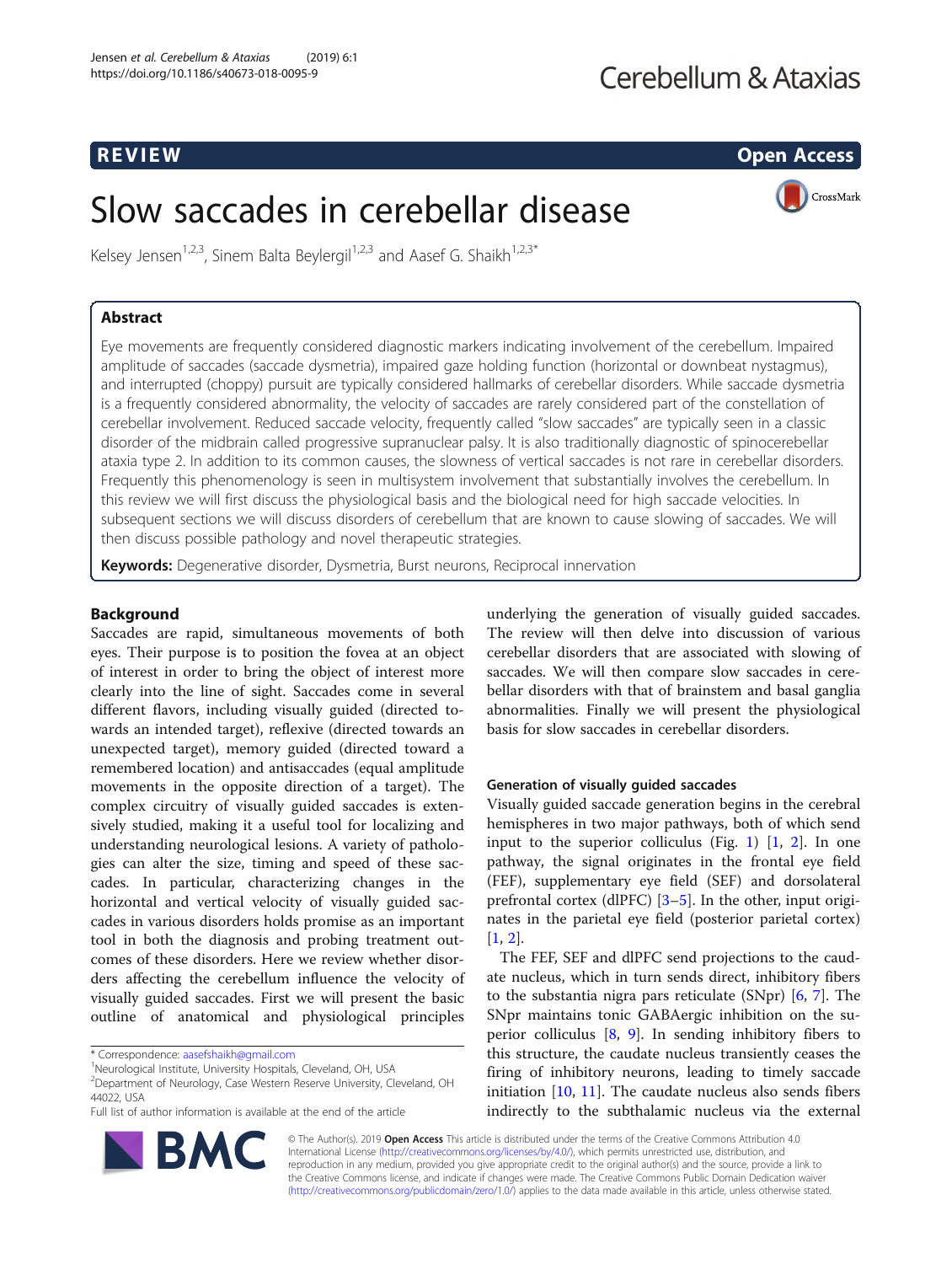<span id="page-1-0"></span>

Fig. 1 Neural circuitry involved in the generation of visually quided saccades. The frontal eye field (FEF) and parietal eye field (PEF) both send projections to the superior colliculus (SC), which in turn directly communicates with omniopause neurons (OPN) in the midline pons. The FEF also projects to the nucleus reticularis tegmenti pontis (NRTP) in the midbrain. This projects to the oculomotor vermis in the cerebellar cortex, which sends inhibitory fibers to the deep cerebellar fastigial oculomotor (FOR) nucleus. The FOR also communicates with OPN. The OPN is responsible for tonic inhibition of excitatory (E) and inhibitory (I) burst neurons, which results in steady fixation of gaze. When the OPN is inhibited during saccade generation, the excitatory and inhibitory burst neurons fire more rapidly. Excitatory burst neurons synapse on the abducens motoneurons (mn) and internuclear neurons (in) in the ipsilateral abducens nucleus. The internuclear neurons of the side receiving excitatory input project to the contralateral abducens motoneuronsmedial rectus subgroup of the oculomotor nucleus. Ipsilateral inhibitory burst neurons project to the contralateral abducens which inhibits movement of the opposing muscles. This results in the rapid, coordinated movement of gaze to a target object

segment of the globus pallidus [[7\]](#page-6-0). The parietal eye field (PEF) of the posterior parietal cortex projects to the FEF and the superior colliculus. In turn, PEF also receives input from the FEF [[12\]](#page-6-0).

The superior colliculus constitutes a shared pathway for visually and memory guided saccades [[13\]](#page-6-0). It integrates excitatory inputs from the cortex and inhibitory inputs from the SNpr [[14,](#page-6-0) [15\]](#page-6-0). The ventral layers of the superior colliculus consist of a motor map, containing information about eye movement parameters  $[16,$  $[16,$  $[16,$ [17\]](#page-6-0). This structure receives input from the striate, extrastriate, parietal cortex and from the frontal lobes [[18](#page-6-0), [19\]](#page-6-0). Electrophysiology studies have also confirmed the presence of neuronal populations directly involved in saccade generation, which project to the midbrain and pontine reticular formation where premotor structures involved in saccade generation are located [[20,](#page-6-0) [21](#page-6-0)].

The cerebellum receives input both from the cortical eye fields (indirectly via pontine nuclei) and the superior colliculus [\[22](#page-6-0)–[26\]](#page-6-0). The dorsal vermis is a medial cortico-nuclear zone within the cerebellum that receives fibers from the nucleus reticularis tegmenti pontis (NRTP) in the midbrain [\[27\]](#page-6-0). It projects to the caudal part of the fastigial nucleus, a deep cerebellar nucleus that also receives input from the super colliculus and FEF [[26](#page-6-0)]. This region of the fastigial nucleus, also known as the fastigial oculomotor (FOR), sends projections to omnipause neurons (OPNs), inhibitory burst neurons (IBNs), excitatory burst neurons (EBNs), thalamus, superior colliculus and the reticular formation [\[28](#page-6-0)]. FOR modulates saccades by stimulating burst neurons during contralateral saccades and providing inhibition during ipsilateral saccades [[29,](#page-6-0) [30\]](#page-6-0).

The midline pons contains OPNs in the nucleus raphae interpositus [[28,](#page-6-0) [31](#page-6-0), [32](#page-6-0)]. Commands for saccades converge on these OPNs. The superior colliculus directly signals to the OPNs [[33](#page-7-0)–[35](#page-7-0)]. Frontal areas also project indirectly via the caudate nucleus and SNpr [[36\]](#page-7-0). This pathway projects to the cerebellum prior to innervating the OPNs. OPNs are tonically active glycinergic neurons, which produce tonic inhibition of horizontal and vertical saccade burst generators [\[37](#page-7-0), [38\]](#page-7-0). Suppression of OPNs initiates saccades, whereas electrical stimulation of these neurons stops saccades [[39,](#page-7-0) [40](#page-7-0)].

EBNs located in several different brain structures have been described. These burst neurons are silent at all times, except during saccades [[41](#page-7-0)]. In the paramedian pontine reticular formation, EBNs relay monosynaptically to oculomotor neurons for horizontal saccadic eye movements [[38,](#page-7-0) [41](#page-7-0), [42\]](#page-7-0). Vertical saccades are generated by EBNs in the rostral interstitial nucleus of the Medial Longitudinal Fasciculus, which is located in the prerubral fields of the dorsal midbrain. The firing rate of EBNs determines the saccadic eye velocity.

Dysfunction in the generation of saccades can be an important clue in determining the site of particular neurological lesions in such multisystem disorders. While pathology involving the eye itself or ocular muscles typically affects the amplitude, velocity and timing of saccades, the central pathology may selectively spare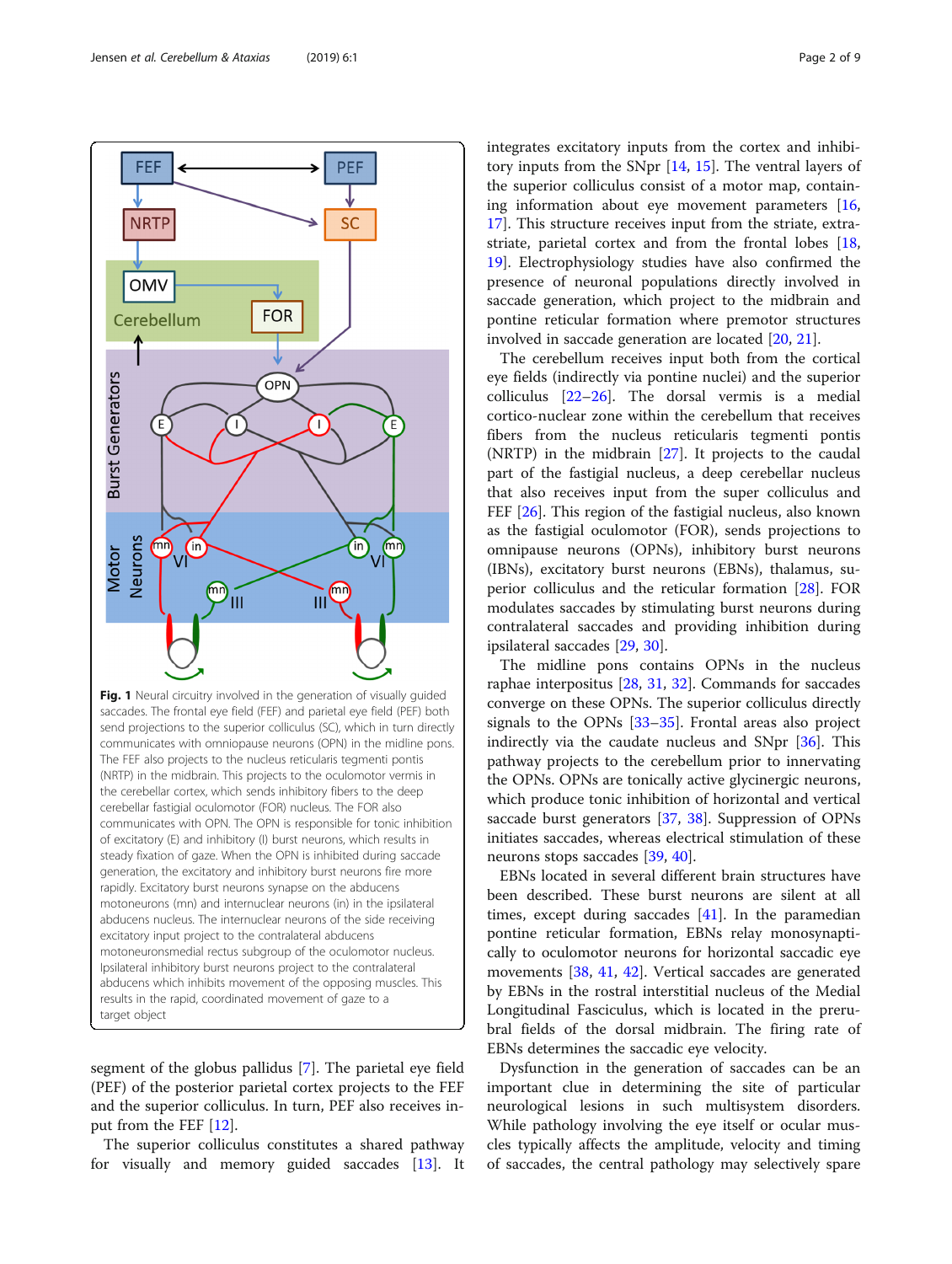one or more parameters. Thus, understanding the kinematic properties of eye movements can localize lesions found in several neurodegenerative disorders, as well as cerebellar disorders. The readers are referred to previously published resources for the overview and practical guide for examination of the saccades [\[43](#page-7-0), [44\]](#page-7-0).

#### Disorders of cerebellum affecting saccade velocity Spinocerebellar Ataxia type 1

Spinocerebellar ataxia type 1 is an autosomal dominant disorder that initially presents with ataxia, but subsequently affects bulbar function including speech and swallowing [[45,](#page-7-0) [46\]](#page-7-0). Spasticity is also a frequently seen deficits in the spinocerebellar ataxia type 1. The saccade slowing is one of the characteristic features of spinocerebellar ataxia type 1. Although common, unlike spinocerebellar ataxia type 2 (see below), the saccade slowing is not always present in spinocerebellar ataxia type 1 [[45\]](#page-7-0). In addition to slowing of saccades, dysmetria and increased laency is seen in spinocerebellar ataxia type 1 [\[45](#page-7-0)]. Since cerebellar degeneration along with brainstem involvement is a possible structural correlate of spinocerebellar ataxia type 1, it is believed that saccade slowing in spinocerebellar ataxia type 1 could be due to involvement of the brainstem burst generators.

#### Spinocerebellar Ataxia type 2

Spinocerebellar ataxia type 2 is an autosomal dominant disorder due to an unstable expansion of a polyglutamine domain within ataxin-2 [\[47](#page-7-0)] which is a cytoplasmic protein found in many body tissues and neurons [\[48](#page-7-0)]. The disorder is characterized clinically by progressive cerebellar ataxia, dysarthria, action tremor, early neuropathy, and slowing of saccades [[49,](#page-7-0) [50](#page-7-0)] . Slowing of saccade velocity strongly correlates with the polyglutamine expansion, but it is inversely correlated with the severity of ataxia [\[51\]](#page-7-0). There is no correlation between saccade slowing and the duration of the disease, age of onset or the gender of the diseased subject  $[51]$  $[51]$ . Slowing of saccades can be present even before manifestation of other clinical features of the disease [[52\]](#page-7-0). Therefore, saccade velocity is a sensitive and specific marker of disease activity [\[53\]](#page-7-0) and can be used not only as a surrogate marker of disease severity [[54](#page-7-0)] but also as an early marker for SCA2 [[52](#page-7-0)]. Progression of slow saccades leads to complete gaze palsy in horizontal and vertical directions [\[55\]](#page-7-0). Quantitative brain MRI demonstrated reduction in the cerebellar, pons, midbrain, and frontal lobe volumes in SCA2 patients [\[56](#page-7-0)]. It is therefore possible that saccade slowing in SCA2 is not primarily a result of cerebellar dysfunction, but it is due to co-existing brainstem abnormality putatively affecting the brainstem burst generation [[56](#page-7-0), [57\]](#page-7-0). Indeed, a significant cell loss and reduced synaptic density on somata was found in the mesencephalic area that houses the EBN, which leads to adequate intensity of saccade burst [[58](#page-7-0)].

#### Spinocerebellar Ataxia type 3

Spinocerebellar ataxia type 3, also known as Machado-Joseph disease is an autosomal dominant disorder occurring due to CAG triplet repeat expansion [[48,](#page-7-0) [59](#page-7-0)–[61\]](#page-7-0). It presents with progressive gait, stance, limb, and truncal ataxia, dysarthria, somatosensory deficits, dystonia and occasionally parkinsonism, dysphagia, and a varying degree of eye movement disorders [[62](#page-7-0)– [64\]](#page-7-0). SCA3 is clinically characterized by a higher frequency of blepharospasm, ophthalmoparesis, nystagmus, increased appendicular tone, and sensory and urinary disturbances [[50](#page-7-0), [65\]](#page-7-0). Eye movement abnormalities such as impaired smooth pursuit, optokinetic nystagmus, gaze evoked nystagmus, saccadic dysmetria and horizontal vestibulo-ocular reflex dysfunction are well known deficits of spinocerebellar ataxia type 3 [\[66](#page-7-0)–[71\]](#page-7-0). Limitation of gaze in the vertical direction is seen which is more common in the upward direction [[72\]](#page-7-0). Abduction ophthalmoplegia is one of the most common abnormalities in SCA3, however; adduction tends to be persevered [[72\]](#page-7-0). The saccades in some SCA3 patients may have dynamic overshoot of the target, however, those without dynamic overshoot have saccades with low peak velocity [[73\]](#page-7-0). In comparison to SCA2, the inferior olive in SCA3 is rarely affected. Diffuse atrophic changes in the nervous system are observed on MRI with marked changes in the cerebellar vermis, superior cerebellar peduncle, pontine tegmentum, and frontal lobes [[74,](#page-7-0) [75\]](#page-7-0). Histopathological studies have shown a degeneration of reticulotegmental nucleus of the pons [\[76](#page-7-0)] and the omnipause neurons of nucleus raphe interpositus [\[77](#page-7-0)]. Degenerative changes in mesencephalic neurons may be responsible for the reduced saccade velocity due to deficient burst generation [[77,](#page-7-0) [78\]](#page-7-0).

#### Wernicke's encephalopathy

Wernicke's encephalopathy is caused by a nutritional deficiency of thiamine and is commonly seen in alcoholics. The classic triad of Wernicke's encephalopathy is ophthalmoplegia, mental confusion, and gait ataxia [\[79](#page-7-0)]. Early ocular motor findings in Wernicke's encephalopathy include gaze-evoked and upbeat nystagmus that may switch to downbeat nystagmus with convergence [[80,](#page-7-0) [81](#page-7-0)]. Horizontal vestibulo-ocular response impairment occurs early, which progresses to abduction impairment, inter-nuclear ophthalmoplegia, horizontal and vertical gaze palsies, and eventually complete ophthalmoplegia [\[82](#page-7-0)–[84\]](#page-8-0). Slowing of saccades is rarely described in Wernicke's encephalopathy [[85](#page-8-0)]. Wernicke's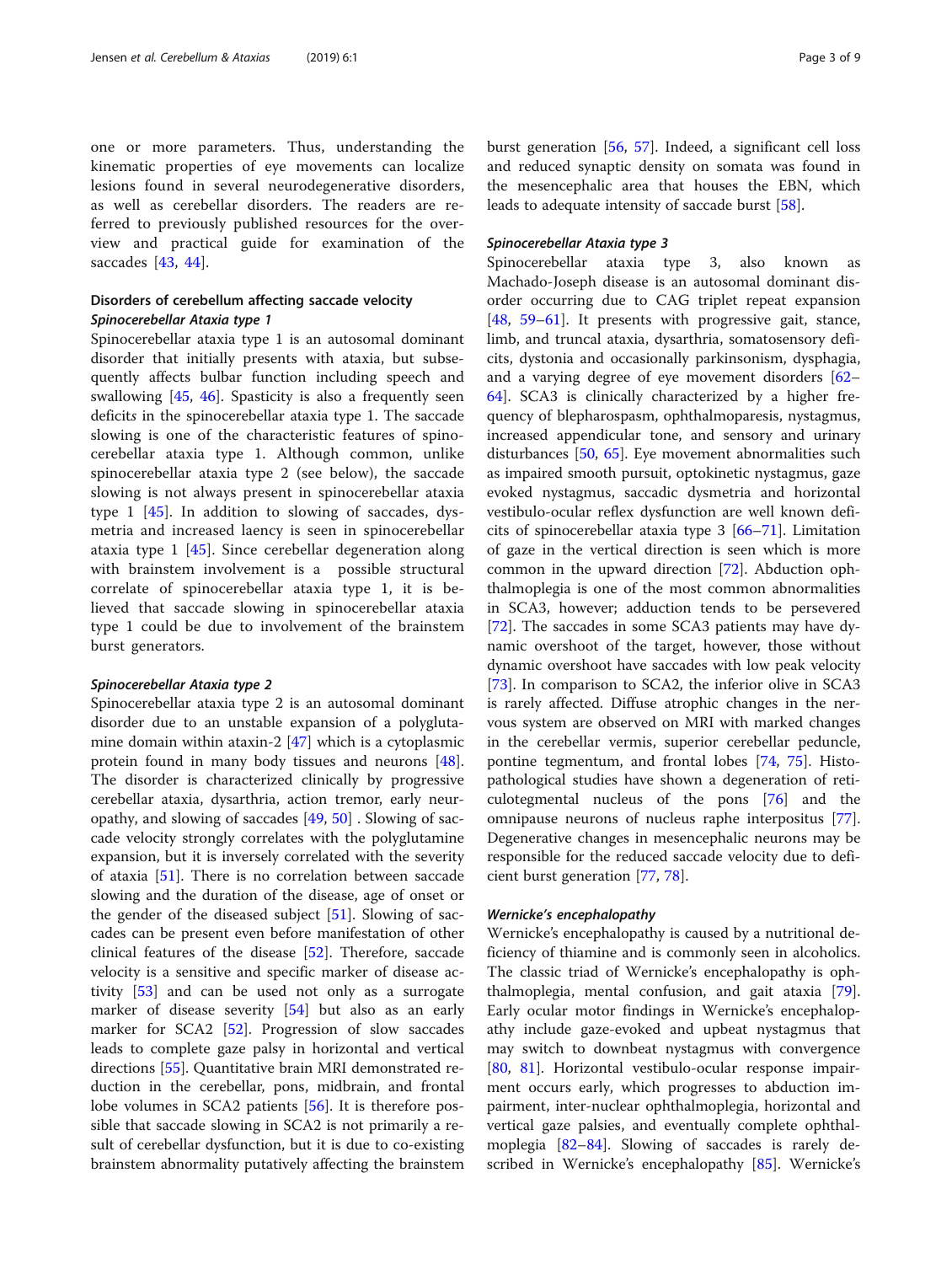disease can progress to Korsakoff's syndrome, which manifests with a severe memory loss and psychiatric symptoms. Significant eye movement abnormalities include hypometria, slow and inaccurate saccades and impaired smooth pursuit [[86,](#page-8-0) [87\]](#page-8-0). Patients with Korsakoff's syndrome also make more directional errors on the anti-saccade task [[88\]](#page-8-0). Wernicke's encephalopathy is not predominantly cerebellar, but like other neurodegenerative conditions also affects extracerebellar brainstem regions including those responsible for the saccade burst generation [[81](#page-7-0), [89](#page-8-0)]. It is therefore likely that the slow saccades that are rarely seen in Wernicke's encephalopathy are a manifestation of impaired saccade burst generation. In atypical forms, Wernicke's encephalogpathy may affect the substantia nigra [[90](#page-8-0)]. In such instances, impaired saccades could be due to lack of tectal inhibition that is normally provided by the substantia nigra pars reticulata. In such cases, in addition to slow saccades, parkinsonism is also expected.

#### Syndrome of anti-GAD antibody

Glutamic acid decarboxylase (GAD) is an enzyme important in the nervous system for catalyzing the conversion of glutamic acid to  $\gamma$  aminobutyric acid (GABA) – an inhibitory neurotransmitter [[91\]](#page-8-0). Autoantibodies directed against GAD (anti GAD-Ab) have been described in patients with insulin-dependent diabetes mellitus, stiff-person syndrome, epilepsy and in a few patients with late-onset cerebellar ataxia [[92](#page-8-0)–[95](#page-8-0)]. Increased muscle tone, episodic spasms, and cerebellar ataxia are known clinical manifestations [[93](#page-8-0), [96](#page-8-0)–[99](#page-8-0)]. Eye movement abnormalities in patients with the syndrome of anti-GAD antibody include downbeat nystagmus, slow vertical saccades, prolonged saccade latency, loss of downward smooth pursuit, saccadic hypometria and dysmetria, impaired ocular pursuit, saccadic oscillations, and impaired cancellation of vestibulo-ocular reflex [[100](#page-8-0)–[103](#page-8-0)]. Case reports of periodic alternating nystagmus  $[104]$  $[104]$ , and opsoclonus myoclonus  $[105]$  $[105]$  have also been described. A study in stiff-person syndrome with cerebellar degeneration described rare saccade abnormalities in the vertical direction. A downward gaze showed multiple hypometric saccades with a normal velocity profile, whereas with upward gaze there was a single saccade with abrupt slowing [\[102\]](#page-8-0). We also found saccade slowing in addition to opsoclonus in a patient with syndrome of anti-GAD antibody [\[103](#page-8-0)]. Saccade abnormalities in the patient with increased titer of anti-GAD antibody can be multifactorial. For example, frequent interruptions of ongoing saccades, but normal velocity of each "broken" saccade segment suggests impaired programming leading to frequent hypometria, a classic cerebellar phenomenology [[106](#page-8-0)]. Slowing of saccades, however, could suggest involvement of burst generators. An alternate explanation for slow saccades (along with saccadic oscillations) was proposed [[103\]](#page-8-0) . Efficient generation of saccades requires not only robust increase in firing rate of the EBNs, latter relies on post-inhibitory rebound [\[107](#page-8-0)] . Excessive increase in the excitability due to glutaminergic state (due to immune mediated destruction of the gamma aminobuteric acid (GAD) and decreased degradation of glutamate to GABA) results in baseline increase in the burst neuron excitability. The latter results in an unstable reciprocally innervating circuit of burst neurons, causing opsoclonus, and results in decreased saccade velocity due to lack of the effect of post-inhibitory rebound on hyperexcitable burst neurons. Such physiology, combined, could result in slow saccades and superimposed opsoclonus [\[108\]](#page-8-0).

Can we differentiate various forms of cerebellar disorders based on slow saccades? While slow-saccades (or their absence) are instrumental, when present, to point out genetic disorders such as SCA 1,2,3, or 6; immune disorders such as syndrome of anti-GAD antibody, or infectious disease such as Whipple's disease; just by itself, the slow-saccades are not able to separate these disorders. Examination of other eye movements, and other co-existing movement disorders are critical in separating one phenomenology from the other even in their classic presentation.

Determinants of slow eye velocity in cerebellar disorders High velocities of saccades depend on an abrupt increase in the excitability of burst neurons due to prompt cessation of the inhibition (the post inhibitory rebound [[109](#page-8-0)]). The sustained inhibition of the excitatory burst neurons is achieved by sustained inhibition of the omnipause neurons, cessation of such inhibition (when saccade is desired) leads to an abrupt increase in excitatory burst neuron firing and rapid velocity of saccades [[107](#page-8-0)–[110](#page-8-0)]. Malfunction of omnipause neurons can cause saccade slowing, but it typically affects vertical and horizontal directions. In contrast, abnormal increases in excitatory burst neuron activity (as expected in syndrome of increased titers of anti-GAD antibody) also reduces the efficacy of omnipause inhibition – hence a slow saccade [[103\]](#page-8-0). Impaired excitability of excitatory burst neurons can lead to deficient burst generation, resulting in slow saccade velocity. Such deficits can be expected in patients with SCA2, SCA3, and Wernicke's encephalopathy. Maintanence of the saccadic efficiency requires minimizing movement accuracy and learning from the end point error; a key function of the cerebellum. Therefore, disruption of cerebellar function may affect kinematics of saccades including matrix and velocity [[57,](#page-7-0) [111\]](#page-8-0).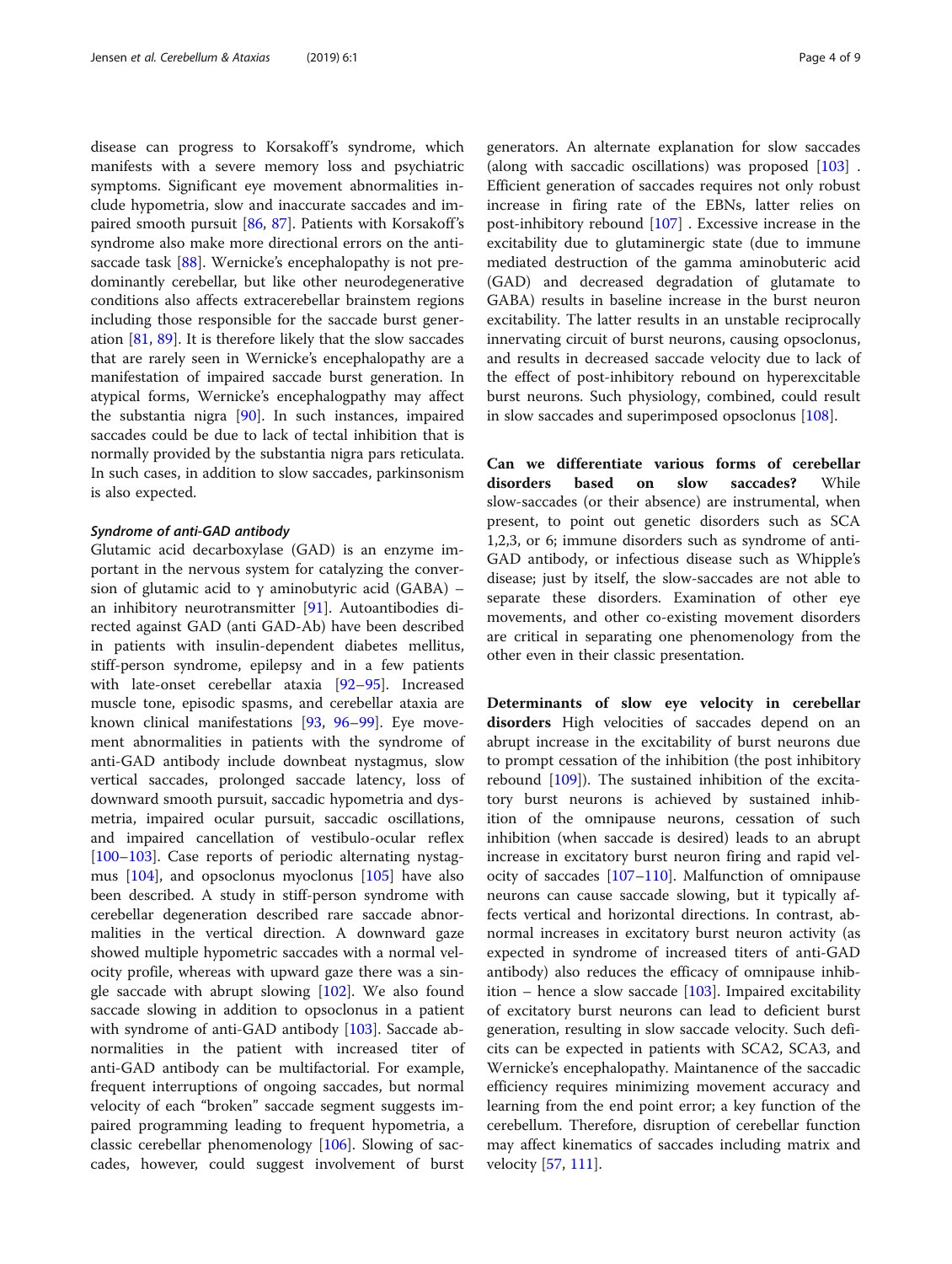It is possible that slowing of saccades in chronic cerebellar conditions has a multifactorial etiology. The structural etiology of slowing, degenerative loss of saccade burst neurons, is one possibility for inefficient velocity command generation. The principles of neuroeconomics determine the basic underpinnings of the second explanation of slow saccade. Disorders of cerebellum, in the presence of uncertainty of destination gaze stability (increased endpoint variability), challenges the brain to optimize saccade accuracy. The optimization takes place in the form of sacrificing the rapidity of movements, hence the slow saccades. Goal directed movements, such as saccades, can occur in infinite possible trajectories onset location to the destination. However, the brain optimizes the trajectory position and speed of voluntary movements (here saccades) to minimize the time-accuracy tradeoff [\[112\]](#page-8-0) . In other words, the dynamics of eye velocity profiles are determined to make the fastest yet most accurate eye movement and minimal transit time [\[113\]](#page-8-0). It was proposed that minimizing the variance of the eye position in the presence of biological and constant noise is the key determinant of trajectory planning of the movement. Minimizing the variability in the eye position in the presence of biological noise is a key determinant of saccade trajectory planning. The noise in the final common pathway that determines the activity of motor neurons leads to deviation of trajectories from the desired path. The deviations are accumulated over the duration of the movement leading to variability in desired position. The noise is independent of the control signal that originally generates the movement [\[114\]](#page-8-0), however the accumulated error is rapidly minimized by making rapid movement. Rapid movement however requires larger control signals, hence increased variability in the final position. As a consequence the inaccurate movement leads to dysmetria requiring corrective movements [[115\]](#page-8-0). One answer to assure accuracy is low control signals, which leads to slow movements. Thus signal dependent noise imposes trade-off between the movement speed, duration, and the accuracy. It was proposed that the temporal profile of neural command is designed to determine minimal variability in desired position; the velocity of saccade is therefore adjusted accordingly. The end-point variability is inherently higher in patients with cerebellar disorders due to variety of co-existing deficits such as dysmetria, nystagmus, and saccadic intrusions affecting the final gaze position. In the presence of increased endpoint variability, to achieve the best possible endpoint accuracy, the brain compromises on saccade velocity. As a result, the velocity of visually guided saccade is reduced in disorders of cerebellum that frequently causes chronic gaze holding disorders.

Multisystem neurodegenerative disorders affecting visually guided saccade velocity Slowing of saccades can be seen in various conditions that are not prominently cerebellar. For example, visually guided saccades in Parkinson's disease (PD) patients may have increased prevalence of hypometria compared to healthy controls [[116](#page-8-0)]. Patients with asymmetric PD demonstrated asymmetric hypometria of visually guided saccades and had increased hypometria on the more symptomatic side [[117](#page-8-0)]. This hypometria does not necessarily result in reduced velocity in saccades, but rather increased the time to reach the target by creating a "staircase" trajectory of the saccade in which the gaze is corrected toward the target [\[118,](#page-8-0) [119\]](#page-8-0). Patients with PD have higher variability of peak velocity of visually guided saccades, but saccade slowing is seen only in advanced PD [\[120\]](#page-8-0).

In contrast, slowing of visually guided saccades in either the horizontal or vertical direction may be an important early finding in several of the atypical parkinsonian syndromes. Progressive supranuclear palsy (PSP), a tauopathy that features postural instability, supranuclear gaze and bulbar palsies and axial rigidity, causes saccadic slowing and hypometria (Fig. [2\)](#page-5-0) [[121](#page-8-0)– [123](#page-8-0)]. This change in saccades is more prominent in the vertical axis and with disease progression may result in complete vertical gaze palsy in which vertical saccades are lost [\[124\]](#page-8-0). Horizontal saccades are often hypometric early in the course of the disease, and become slower as the disease progresses [\[125\]](#page-8-0). Saccades in PSP are not only slow but they also have irregular trajectory [[121](#page-8-0)]. PSP can be distinguished from PD and atypical parkinsonism by a characteristic change in oblique saccades, which have prominent curvature and a relatively faster horizontal component [[120\]](#page-8-0).

Neimann-Pick type C disease is another example featuring vertical supraneuclear gaze palsy. This disorder, typically caused by mutations in the NPC1 or NPC2 gene, can lead to paralysis of vertical saccades. It is believed that slowing of vertical saccades in Neimann-Pick type C disease is due to selective involvement of the burst generators at the rostral insterstitial nucleus of Cajal [\[126\]](#page-8-0).

Slowing of saccades in the vertical and horizontal planes may also be seen in dementia with Lewy bodies [[127\]](#page-8-0), cortico-basal degeneration [[120](#page-8-0), [128](#page-8-0)] and Huntington's disease [[129](#page-8-0)–[131\]](#page-8-0). Other changes in saccade parameters and eye movements can also be used to distinguish between these syndromes and may be more characteristic of specific diseases.

The slow saccades are not pathognomonic of mesencephalic disorders, they can be seen in focal, degenerative, or systemic/immune deficits affecting the cerebellum. Cerebellar influence on saccade velocity could be direct, but can be due to altered cerebellar modulation of saccade burst generators or co-existing brainstem involvement in the disorders that primarily affects the cerebellum. Although slowing of saccades provides critical information about the pathophysiology of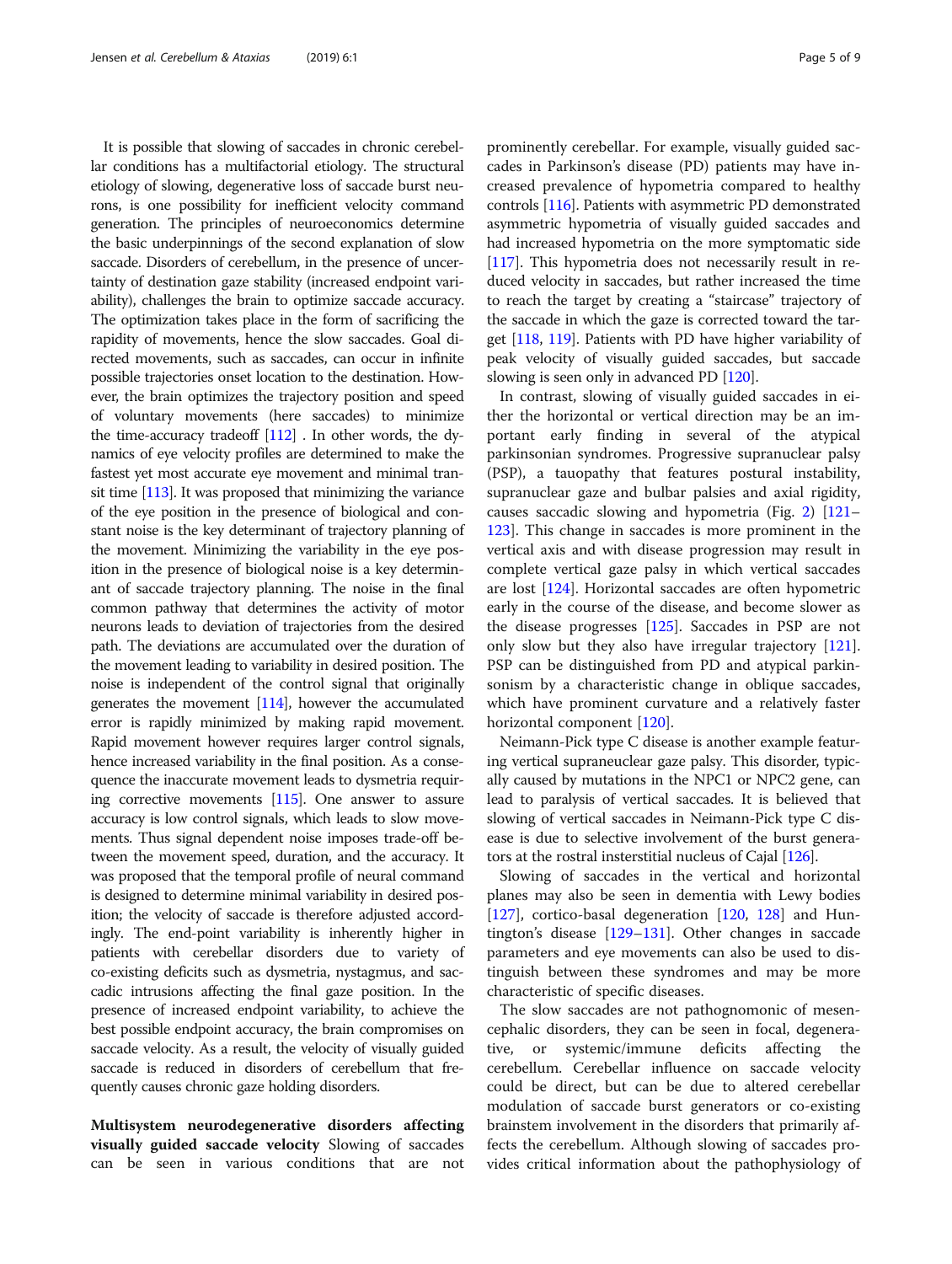<span id="page-5-0"></span>

Fig. 2 The visually guided saccades from healthy subject and PSP patient are compared. Panel a illustrates normal visually guided vertical saccade from a healthy subject. Panels d,g depict two examples of visually guided vertical saccades from the same PSP subject. Panel j depicts eye positions during horizontal saccade. In panels  $(a,d,g,j)$  the eye position is plotted on the y-axis while x-axis depicts corresponding time in seconds. Black line represents the vertical eye position, while green traces depict horizontal eye position. Grey dashed line is the baseline, i.e. the straight-ahead position, while blue dashed line depicts the desired position. The arrows depict interruption in the saccades, in one type of interruption (blue arrow) the eyes continue to move at slower velocity during interruption, while in other type (green arrow) the slower eye movement in the opposite direction. The third type of interruption (red arrow) is where the eye movements completely stop during the interruption. Panels b,e, h,k depict eye velocity. Panel B depicts eye velocity of normal visually guided saccade recorded from the healthy subject, while panels (e,h) depict vertical eye velocity during vertical saccade in PSP. Green line in panel K illustrates normal horizontal eye velocity during horizontal saccade in PSP. In these subplots the eye velocity is plotted on y-axis while x-axis illustrates corresponding time. Red arrow illustrates interruption in saccade when eye velocity was zero, green arrow is when eye moved at slower velocity in the opposite direction, blue arrow is when eyes moved in the same direction at slower velocity. Panels cfi,il depict trajectories of horizontal and vertical saccades. Panel C shows the normal saccade from the healthy subject, while panel (f,i) are vertical saccades in PSP, and panel I is the horizontal saccade in PSP. In these plots the green dot depicts the start point, while the red dot is the stop point; grey dashed line is the desired path of the eye movement. Vertical saccades have curved and serpentine path depicting the irregularity in the trajectory. Such curvature is also present in the horizontal saccade but to much lesser extent (adapted from Shaikh et al. [[121](#page-8-0)])

underlying disease processes, the slowing by itself is not sufficient for diagnostic classification. The latter requires collateral information such as coexisting neurological signs and deficits.

#### Conclusion

The classic ocular motor markers of the cerebellar disorder include impairment in amplitude (dysmetria), gaze-holding

deficit (nystagmus), and deficit in ocular pursuit. Reduced saccade velocity is considered a usual manifestation of midbrain or multisystem impairment in neurodegenerative disorders such as progressive supranuclear palsy or spinocerebellar ataxia type 2. Decreased velocities of vertical saccades is not rare in cerebellar disorders, it is frequent phenomenology seen in multisystem involvement that substantially involves the cerebellum.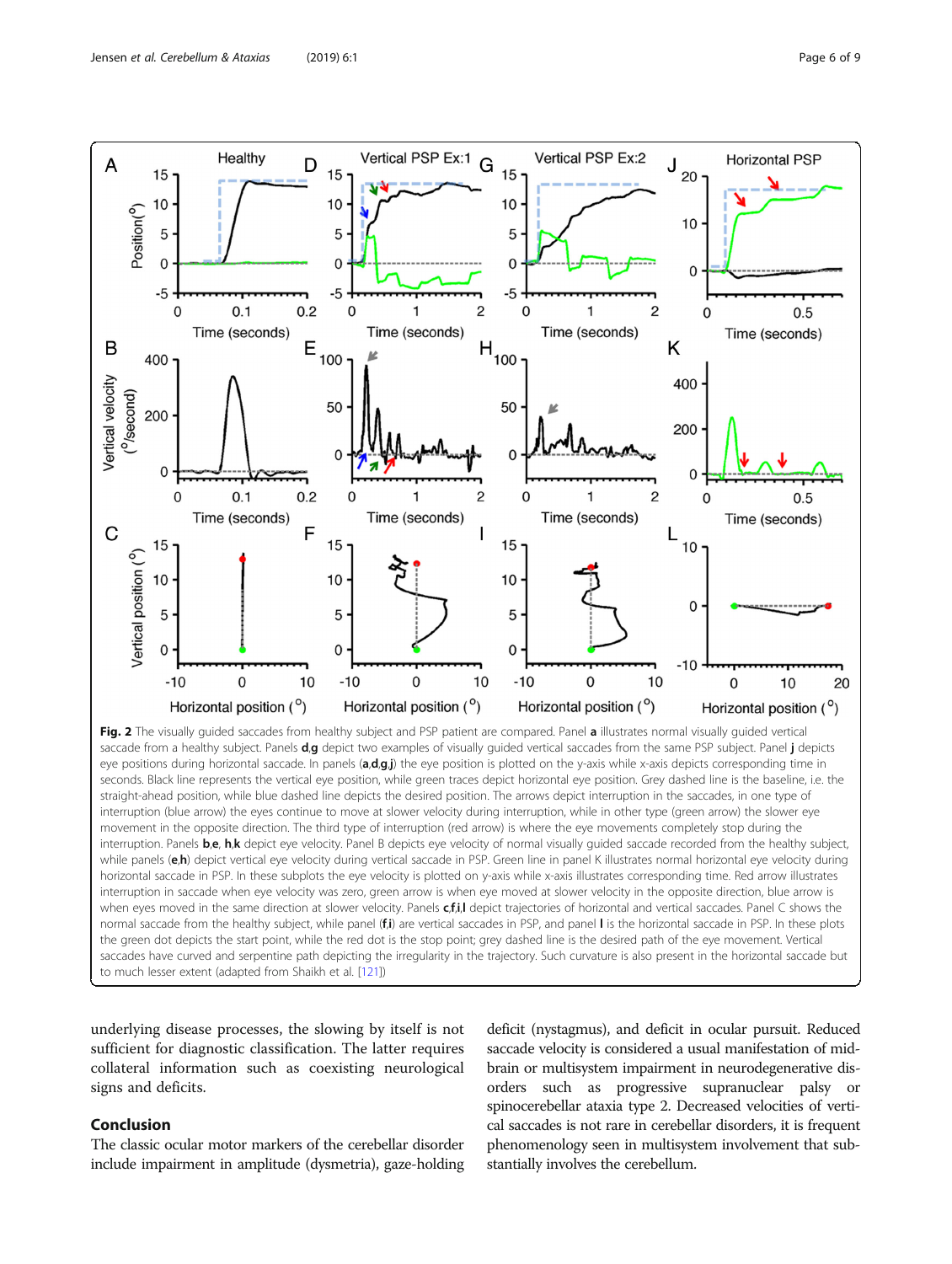#### <span id="page-6-0"></span>Abbreviations

Ab: Antibody; dlPFC: Dorsolateral Prefrontal Cortex; EBN: Excitatory Burst Neuron; FEF: Frontal Eye Field; FOR: Fastigial Ocular Motor Region; GABA: Gamma Aminobuteric Acid; GAD: Glutamic Acid Decarboxylase; IBN: Inhibitory Burst Neuron; NRTP: Nucleus Reticularits Tegmenti Pontis; OPN: Omnipause Neurons; PD: Parkinson's Disease; PEF: Parietal Eye Field; PSP: Progressive Supranuclear Palsy; SCA: Spinocerebellar Ataxia; SEF: Supplementary Eye Field; SNpr: Substantia Nigra Pars REticulata

#### Acknowledgements

AS was supported by grants from Dystonia Medical Research Foundation (DMRF), Dystonia Coalition, American Academy of Neurology, and American Parkinson's Disease Association.

#### Funding

AS was supported by grants from Dystonia Medical Research Foundation (DMRF), Dystonia Coalition, and The American Academy of Neurology (AAN).

#### Availability of data and materials

This is a review paper, hence not applicable.

#### Authors' contributions

KJ Contributed to conceptualization, writing and editing of the manuscript. SB: Contributed to conceptualization, writing and editing of the manuscript. AS: Contributed to conceptualization, writing and editing of the manuscript. Acknowledgements: Authors thank DMRF, Dystonia Coalition, and AAN for their support.

#### Authors' information

Kelsey Jensen (kmj53@case.edu), Sinem Balta Beylergil (sxb818@case.edu), Aasef G. Shaikh (aasefshaikh@gmail.com). Neurological Institute, University Hospitals, Cleveland, OH. Department of Neurology, Case Western Reserve University, Cleveland, OH. Neurology Service, Louis Stokes Cleveland VA Medical Center, Cleveland, OH.

#### Ethics approval and consent to participate

Not applicable - this is a review paper.

#### Consent for publication

This is a review paper, hence not applicable.

#### Competing interests

The authors declare that they have no competing interests.

#### Publisher's Note

Springer Nature remains neutral with regard to jurisdictional claims in published maps and institutional affiliations.

#### Author details

<sup>1</sup>Neurological Institute, University Hospitals, Cleveland, OH, USA. <sup>2</sup>Department of Neurology, Case Western Reserve University, Cleveland, OH 44022, USA. <sup>3</sup>Neurology Service, Louis Stokes Cleveland VA Medical Center, Cleveland, OH, USA.

#### Received: 4 June 2018 Accepted: 28 December 2018 Published online: 17 January 2019

#### References

- 1. Munoz DP. Commentary: saccadic eye movements: overview of neural circuitry. In: Progress in Brain Research; 2002. p. 89–96.
- Pierrot-Deseilligny C, Milea D, Müri RM. Eye movement control by the cerebral cortex. Curr Opin Neurol. 2004;17(1):17–25.
- 3. Fox PT, Fox JM, Raichle ME, Burde RM. The role of cerebral cortex in the generation of voluntary saccades: a positron emission tomographic study. J Neurophysiol. 1985;54(2):348–69.
- 4. Pierrot-deseilligny CH, Rivaud S, Gaymard B, Agid Y. Cortical control of reflexive visually-guided saccades. Brain. 1991;114(3):1473–85.
- 5. Berman RA, Colby CL, Genovese CR, Voyvodic JT, Luna B, Thulborn KR, et al. Cortical networks subserving pursuit and saccadic eye movements in humans: an FMRI study. Hum Brain Mapp. 1999;8(4):209–25.
- 6. Hikosaka O, Takikawa Y, Kawagoe R. Role of the basal ganglia in the control of purposive saccadic eye movements. Physiol Rev. 2000;80:953–78 (0031– 9333 (Print).
- 7. Nambu A, Tokuno H, Takada M. Functional significance of the corticosubthalamo-pallidal "hyperdirect" pathway. Neurosci Res. 2002;43:111–7.
- 8. Fisher RS, Buchwald NA, Hull CD, Levine MS. The GABAergic striatonigral neurons of the cat: demonstration by double peroxidase labeling. Brain Res. 1986;398(1):148–56.
- 9. Francois C, Percheron G, Yelnik J. Localization of nigrostriatal, nigrothalamic and nigrotectal neurons in ventricular coordinates in macaques. Neuroscience. 1984;13(1):61–76.
- 10. Handel ARI, Glimcher PW. Quantitative analysis of substantia nigra pars reticulata activity during a visually guided saccade task. J Neurophysiol. 1999;82(6):3458–75.
- 11. Hikosaka O, Wurtz RH. Visual and oculomotor functions of monkey substantia nigra pars reticulata. IV. Relation of substantia nigra to superior colliculus. J Neurophysiol. 1983;49(5):1285–301.
- 12. Pouget P. The cortex is in overall control of "voluntary" eye movement. Eye (Lond). 2015;29:241–5.
- 13. Hanes DP, Wurtz RH. Interaction of the frontal eye field and superior colliculus for saccade generation. J Neurophysiol. 2001;85(2):804–15.
- 14. Baloh RW, Sills AW, Kumley WE, Honrubia V. Quantitative measurement of saccade amplitude, duration, and velocity. Neurology. 1975;25:1065–70.
- 15. Leigh RJ, Kennard C. Using saccades as a research tool in the clinical neurosciences. Brain. 2004;127:460–77.
- 16. Moschovakis AK, Scudder CA, Highstein SM. The microscopic anatomy and physiology of the mammalian saccadic system. Prog Neurobiol. 1996;50:133–254.
- 17. May PJ. The mammalian superior colliculus: Laminar structure and connections. Prog Brain Res. 2005;151:321–78.
- 18. Illing RB, Graybiel AM. Convergence of afferents from frontal cortex and substantia nigra onto acetylcholinesterase-rich patches of the cat's superior colliculus. Neuroscience. 1985;14(2):455–82.
- 19. Sparks DL, Hartwich-Young R. The deep layers of the superior colliculus. Rev Oculomotor Res. 1989;3:213–55.
- 20. Schiller PH, Stryker M. Single-unit recording and stimulation in superior colliculus of the alert rhesus monkey. J Neurophysiol. 1972;35(6):915–24.
- 21. Sparks DL. Functional properties of neurons in the monkey superior colliculus: coupling of neuronal activity and saccade onset. Brain Res. 1978; 156(1):1–16.
- 22. Büttner U, Büttner-Ennever JA. Present concepts of oculomotor organization. Prog Brain Res. 2005;151:1–42.
- 23. Yamada J, Noda H. Afferent and efferent connections of the oculomotor cerebellar vermis in the macaque monkey. J Comp Neurol. 1987;265(2):224–41.
- 24. Thielert CD, Thier P. Patterns of projections from the pontine nuclei and the nucleus reticularis tegmenti pontis to the posterior vermis in the rhesus monkey: a study using retrograde tracers. J Comp Neurol. 1993;337(1):113–26.
- 25. Dicke PW, Barash S, Ilg UJ, Thier P. Single-neuron evidence for a contribution of the dorsal pontine nuclei to both types of target-directed eye movements, saccades and smooth-pursuit. Eur J Neurosci. 2004;19(3): 609–24.
- 26. Noda H, Sugita S, Ikeda Y. Afferent and efferent connections of the oculomotor region of the fastigial nucleus in the macaque monkey. J Comp Neurol. 1990;302(2):330–48.
- 27. Ohtsuka K, Noda H. Discharge properties of Purkinje cells in the oculomotor vermis during visually guided saccades in the macaque monkey. J Neurophysiol. 1995;74(5):1828–40.
- 28. May PJ, Hartwich-Young R, Nelson J, Sparks DL, Porter JD. Cerebellotectal pathways in the macaque: implications for collicular generation of saccades. .<br>Neuroscience. 1990;36(2):305–24.
- 29. Fuchs AF, Robinson FR, Straube A. Role of the caudal fastigial nucleus in saccade generation. I. Neuronal discharge pattern. J Neurophysiol. 1993; 70(5):1723–40.
- 30. Kleine JF, Guan Y, Buttner U. Saccade-related neurons in the primate fastigial nucleus: what do they encode? J Neurophysiol. 2003;90(5):3137–54.
- 31. Büttner-Ennever JA, Cohen B, Pause M, Fries W. Raphe nucleus of the pons containing omnipause neurons of the oculomotor system in the monkey, and its homologue in man. J Comp Neurol. 1988;267(3):307–21.
- 32. Büttner-Ennever JA. Mapping the oculomotor system. Prog Brain Res. 2008; 171:3–11.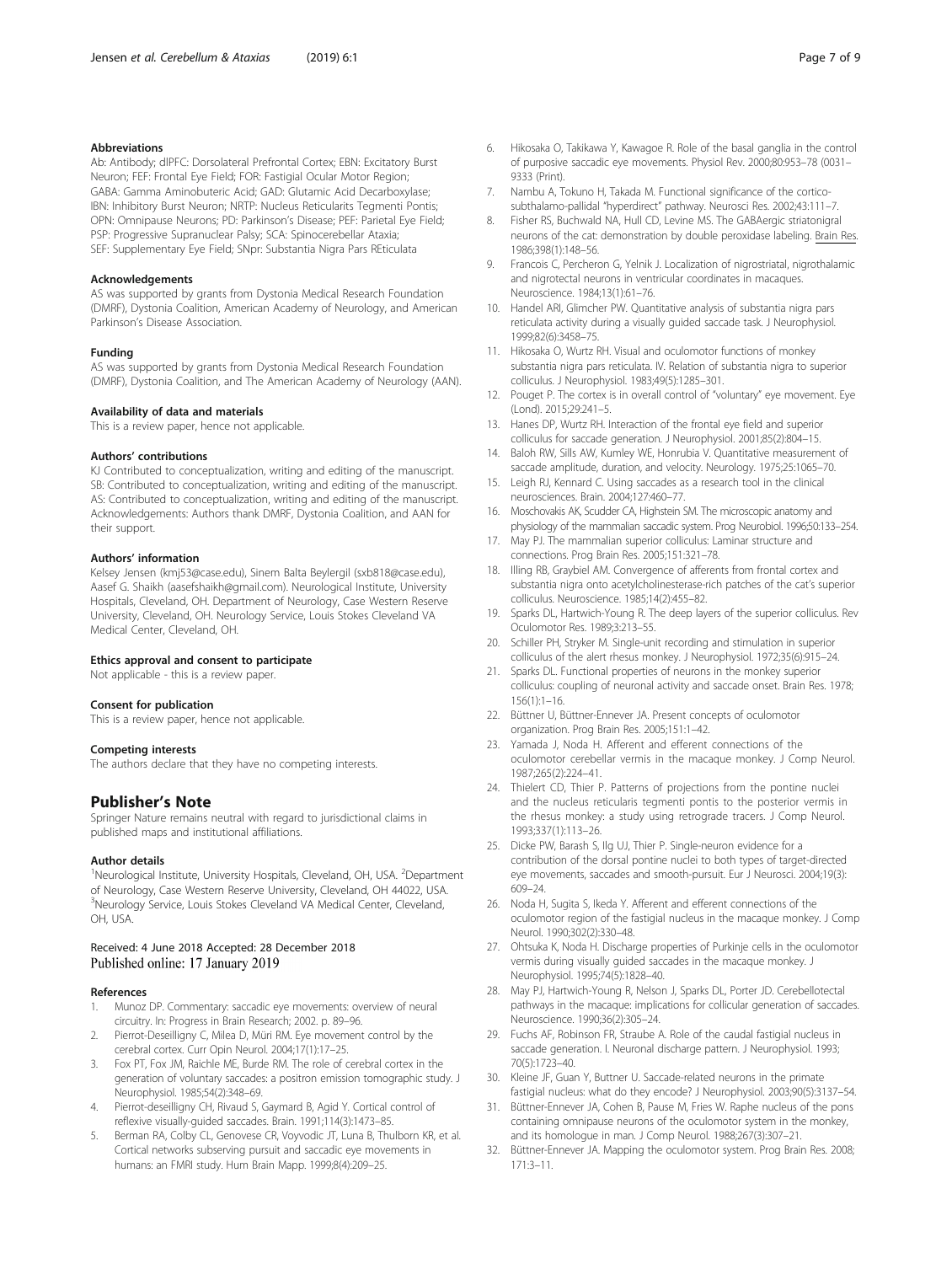- <span id="page-7-0"></span>33. Stanton GB, Deng SY, Goldberg EM, McMullen NT. Cytoarchitectural characteristic of the frontal eye fields in macaque monkeys. J Comp Neurol. 1989;282(3):415–27.
- 34. Shook BL, Schlag-Rey M, Schlag J. Primate supplementary eye field: I. comparative aspects of mesencephalic and pontine connections. J Comp Neurol. 1990;301(4):618–42.
- 35. Shook BL, Schlag-Rey M, Schlag J. Primate supplementary eye field. II. Comparative aspects of connections with the thalamus, corpus striatum, and related forebrain nuclei. J Comp Neurol. 1991;307(4):562–83.
- 36. Hikosaka O. GABAergic output of the basal ganglia. Prog Brain Res. 2007; 160:209–26.
- 37. Kaneko CRS, Fuchs AF. Connections of cat omnipause neurons. Brain Res. 1982;241(1):166–70.
- 38. Horn AK, Büttner-Ennever JA, Wahle P, Reichenberger I. Neurotransmitter profile of saccadic omnipause neurons in nucleus raphe interpositus. J Neurosci. 1994;14(4):2032–46.
- 39. Evinger C, Kaneko CR, Fuchs AF. Activity of omnipause neurons in alert cats during saccadic eye movements and visual stimuli. J Neurophysiol. 1982; 47(5):827–44.
- 40. Keller EL, Gandhi NJ, Vijay SS. Activity in deep intermediate layer collicular neurons during interrupted saccades. Exp Brain Res. 2000;130(2):227–37.
- 41. AKE H, Büttner-Ennever JA, Büttner U. Saccadic premotor neurons in the brainstem: Functional neuroanatomy and clinical implications. Neuro Ophthalmol. 1996;16:229–40.
- 42. Van Gisbergen JAM, Robinson DA, Gielen S. A quantitative analysis of generation of saccadic eye movements by burst neurons. J Neurophysiol. 1981;45(3):417–42.
- 43. Leigh RJ, Zee DS. The neurology of eye movements. New York: Oxford; 2015.
- 44. Termsarasab P, Thammongkolchai T, Rucker J, Frucht S. The diagnostic value of saccades in movement disorder patients: a practical guide and review. J Clin Mov Disord. 2015;2:14.
- 45. Buttner N, Geschwind D, Jen JC, Perlman S, Pulst SM, Baloh RW. Oculomotor phenotypes in autosomal dominant ataxias. Arch Neurol. 1998;55(10):1353–7.
- 46. Burk K, Fetter M, Abele M, Laccone F, Brice A, Dichgans J, et al. Autosomal dominant cerebellar ataxia type I: oculomotor abnormalities in families with SCA1, SCA2, and SCA3. J Neurol. 1999;246:789–97.
- 47. Pulst S-M, Nechiporuk A, Nechiporuk T, Gispert S, Chen X-N, Lopes-Cendes I, et al. Moderate expansion of a normally biallelic trinucleotide repeat in spinocerebellar ataxia type 2. Nat Genet. 1996;14(3):269–76.
- 48. Diallo A, Jacobi H, Cook A, Labrum R, Tezenas du Montcel S. Survival in patients with spinocerebellar ataxia types 1, 2, 3, and 6 (EUROSCA): a longitudinal cohort study. Lancet Neurol. 2018;17(4):327–34.
- 49. Wadia N. A clinicogenetic analysis of six Indian spinocerebellar ataxia (SCA2) pedigrees. The significance of slow saccades in diagnosis. Brain. 1998; 121(12):2341–55.
- 50. Wadia NH, Swami RK. A new form of heredo-familial spinocerebellar degeneration with slow eye movements (nine families). Brain. 1971;94(2): 359–74.
- 51. Velázquez-Pérez L, Seifried C, Santos-Falcón N, Abele M, Ziemann U, Almaguer LE, et al. Saccade velocity is controlled by polyglutamine size in spinocerebellar ataxia 2. Ann Neurol. 2004;56(3):444–7.
- 52. Velázquez-Pérez L, Seifried C, Abele M, Wirjatijasa F, Rodríguez-Labrada R, Santos-Falcón N, et al. Saccade velocity is reduced in presymptomatic spinocerebellar ataxia type 2. Clin Neurophysiol. 2009;120(3):632–5.
- 53. Rodríguez-Labrada R, Velázquez-Pérez L, Auburger G, Ziemann U, Canales-Ochoa N, Medrano-Montero J, et al. Spinocerebellar ataxia type 2: measures of saccade changes improve power for clinical trials. Mov Disord. 2016;31(4): 570–8.
- 54. Seifried C, Velázquez-Pérez L, Santos-Falcón N, Abele M, Ziemann U, Almaguer LE, et al. Saccade velocity as a surrogate disease marker in spinocerebellar ataxia type 2. In: Annals of the New York Academy of Sciences. Hoboken: Wiley-Blackwell; 2005. p. 524–527.
- 55. Klostermann W, Zühlke C, Heide W, Kömpf D, Wessel K. Slow saccades and other eye movement disorders in spinocerebellar atrophy type 1. J Neurol. 1997;244(2):105–11.
- 56. Politi LS, Bianchi Marzoli S, Godi C, Panzeri M, Ciasca P, Brugnara G, et al. MRI evidence of cerebellar and extraocular muscle atrophy differently contributing to eye movement abnormalities in SCA2 and SCA28 diseases. Investig Ophthalmol Vis Sci. 2016;57(6):2714–20.
- 57. Rufa A, Federighi P. Fast versus slow: different saccadic behavior in cerebellar ataxias. Ann N Y Acad Sci. 2011;1233(1):148–54.
- 58. Geiner S, AKE H, Wadia NH, Sakai H, Büttner-Ennever JA. The neuroanatomical basis of slow saccades in spinocerebellar ataxia type 2 (Wadia-subtype). Prog Brain Res. 2008;171:575–81.
- 59. Haberhausen G, Damian MS, Leweke F, Müller U. Spinocerebellar ataxia, type 3 (SCA3) is genetically identical to Machado-Joseph disease (MJD). J Neurol Sci. 1995;132(1):71–5.
- 60. Matilla T, McCall A, Subramony SH, Zoghbi HY. Molecular and clinical correlations in spinocerebellar ataxia type 3 and Machado-Joseph disease. Ann Neurol. 1995;38:68–72.
- 61. Ranum LP, Lundgren JK, Schut LJ, Ahrens MJ, Perlman S, Aita J, et al. Spinocerebellar ataxia type 1 and Machado-Joseph disease: incidence of CAG expansions among adult-onset ataxia patients from 311 families with dominant, recessive, or sporadic ataxia. Am J Hum Genet. 1995;57(3):603–8.
- 62. Twist EC, Casaubon LK, Ruttledge MH, Rao VS, Macleod PM, Radvany J, et al. Machado Joseph disease maps to the same region of chromosome 14 as the spinocerebellar ataxia type 3 locus. J Med Genet. 1995;32(1):25–31.
- 63. Maruyama H, Kawakami H, Kohriyama T, Sakai T, Doyu M, Sobue G, et al. CAG repeat length and disease duration in Machado-Joseph disease: a new clinical classification. J Neurol Sci. 1997;152(2):166–71.
- 64. Riess O, Rüb U, Pastore A, Bauer P, Schöls L. SCA3: neurological features, pathogenesis and animal models. Cerebellum. 2008;7:125–37.
- 65. Watanabe M, Abe K, Aoki M, Kameya T, Kaneko J, Shoji M, et al. Analysis of CAG trinucleotide expansion associated with Machado-Joseph disease. J Neurol Sci. 1996;136(1–2):101–7.
- 66. Dawson DM, Feudo P, Zubick HH, Rosenberg R, Fowler H. Electrooculographic findings in Machado-Joseph disease 550. Neurology. 1982; 32(0028–3878):1272–6.
- 67. Hotson JR, Langston EB, Louis AA, Rosenberg RN. The search for a physiologic marker of Machado-Joseph disease 534. Neurology. 1987; 37(0028–3878):112–6.
- 68. Rivaud-Pechoux S, Dürr A, Gaymard B, Cancel G, Ploner CJ, Agid Y, et al. Eye movement abnormalities correlate with genotype in autosomal dominant cerebellar ataxia type I. Ann Neurol. 1998;43(3):297–302.
- 69. Gordon CR, Joffe V, Vainstein G, Gadoth N. Vestibulo-ocular arreflexia in families with spinocerebellar ataxia type 3 (Machado-Joseph disease). J Neurol Neurosurg Psychiatry. 2003;74(10):1403–6.
- 70. Gordon CR, Zivotofsky AZ, Caspi A. Impaired vestibulo-ocular reflex (VOR) in spinocerebellar ataxia type 3 (SCA3): Bedside and search coil evaluation. In: Journal of Vestibular Research: Equilibrium and Orientation. 2014. p. 351–5.
- 71. Ghasia FF, Wilmot G, Ahmed A, Shaikh AG. Strabismus and micro-Opsoclonus in Machado-Joseph disease. Cerebellum. 2016;15(4):491–7.
- 72. Murofushi T, Mizuno M, Hayashida T, Yamane M, Osanai R, Ito K, et al. Neuro-otological and neuropathological findings in two cases with Machado-joseph disease. Acta Otolaryngol. 1995;115(S520):136–9.
- 73. Caspi A, Zivotofsky AZ, Gordon CR. Multiple saccadic abnormalities in spinocerebellar ataxia type 3 can be linked to a single deficiency in velocity feedback. Investig Ophthalmol Vis Sci. 2013;54(1):731–8.
- 74. Murata Y, Yamaguchi S, Kawakami H, Imon Y, Maruyama H, Sakai T, et al. Characteristic magnetic resonance imaging findings in Machado-Joseph disease. Arch Neurol. 1998;55(1):33–7.
- 75. Tokumaru AM, Kamakura K, Maki T, Murayama S, Sakata I, Kaji T, et al. Magnetic resonance imaging findings of Machado-Joseph disease: histopathologic correlation. J Comput Assist Tomogr. 2003;27(2):241–8.
- 76. Rüb U, Bürk K, Schöls L, Brunt ER, De Vos RAI, Orozco Diaz G, et al. Damage to the reticulotegmental nucleus of the pons in spinocerebellar ataxia type 1, 2, and 3. Neurology. 2004;63(7):1258–63.
- 77. Rüb U, Brunt ER, Gierga K, Schultz C, Paulson H, De Vos RAI, et al. The nucleus raphe interpositus in spinocerebellar ataxia type 3 (Machado-Joseph disease). J Chem Neuroanat. 2003;25(2):115–27.
- 78. Rüb U, Brunt ER, Deller T. New insights into the pathoanatomy of spinocerebellar ataxia type 3 (Machado-Joseph disease). Curr Opin Neurol. 2008;21:111–6.
- 79. Sechi G, Serra A. Wernicke's encephalopathy: new clinical settings and recent advances in diagnosis and management. Lancet Neurol. 2007;6(5):442–55.
- 80. Shin BS, Oh SY, Kim JS, Lee H, Kim EJ, Hwang SB. Upbeat nystagmus changes to downbeat nystagmus with upward gaze in a patient with Wernicke's encephalopathy. J Neurol Sci. 2010;298(1–2):145–7.
- 81. Kim K, Shin DH, Lee YB, Park KH, Park HM, Shin DJ, et al. Evolution of abnormal eye movements in Wernicke's encephalopathy: correlation with serial MRI findings. J Neurol Sci. 2012;323(1–2):77–9.
- 82. Cogan DG, Victor M. Ocular signs of wernicke's disease. AMA Arch Ophthalmol. 1954;51(2):204–11.